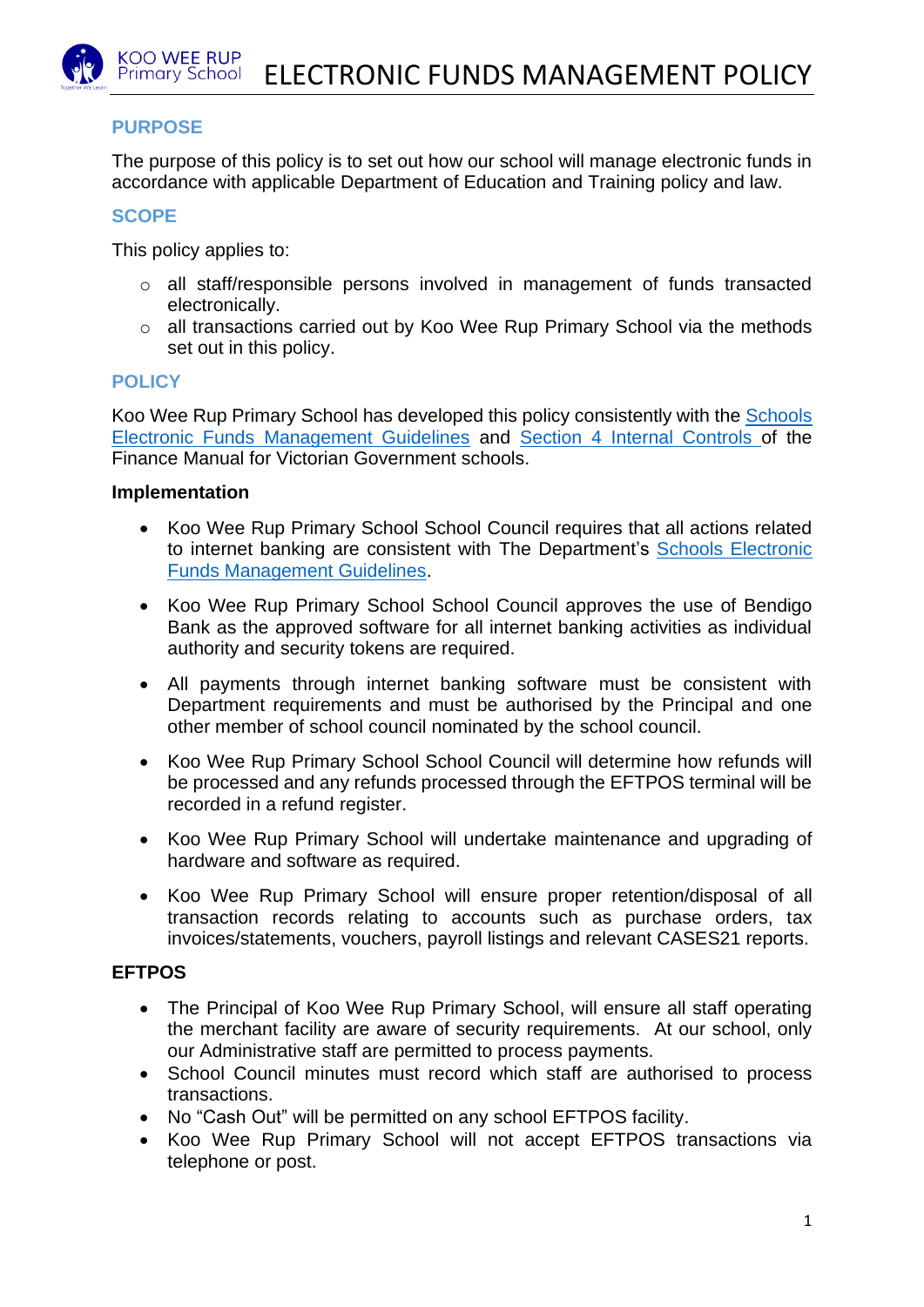• Koo Wee Rup Primary School to decide locally if refunds will be processed through EFTPOS.

#### **Direct Debit**

- All direct debit agreements must be approved and signed by School Council prior to implementation.
- The School Council requires all suppliers to provide tax invoices/statements to the school prior to direct debiting any funds from the school's account.
- A direct debit facility allows an external source, e.g BOQ Equigroup, Toshiba, Kyocera, CBA Merchant Fees and VicSuper to a pre-arranged amount of funds from the school's official account on a pre-arranged date. Any such payments will be authorised as appropriate and required.
- Koo Wee Rup Primary School will ensure adequate funds are available in the Official Account for the "sweep" of funds to the supplier.

#### **Direct Deposit**

- Koo Wee Rup Primary School utilises a "two user authorisation of payments" banking package, as it contains a greater degree of security and access controls.
- Creditor details will be kept up to date and the treatment of GST for creditors will be monitored.
- Payment transactions will be uploaded as a batch through the CASES21 system.
- All payments made through the internet banking system must be authorised by two authorised officers.
- The various internal controls that need to be considered include:
	- the identification of staff with administrative responsibilities e.g. Business Manager to access statements and upload batches
	- the identification of staff with authorisation/signatory responsibilities, e.g. The Principal and School Council delegate for the authorisation of payments.
	- the Business Manager must not have banking authorisation/signatory responsibilities other than for the transferring of funds between school bank accounts
	- the allocation and security of personal identification number (PIN) information or software authorisation tokens
	- the setting up of payee details in CASES21
	- the authorisation of transfer of funds from the official account to payee accounts
	- alternative procedures for processing, using the direct deposit facility, for periods of Business Manager's and Principal leave of absence.